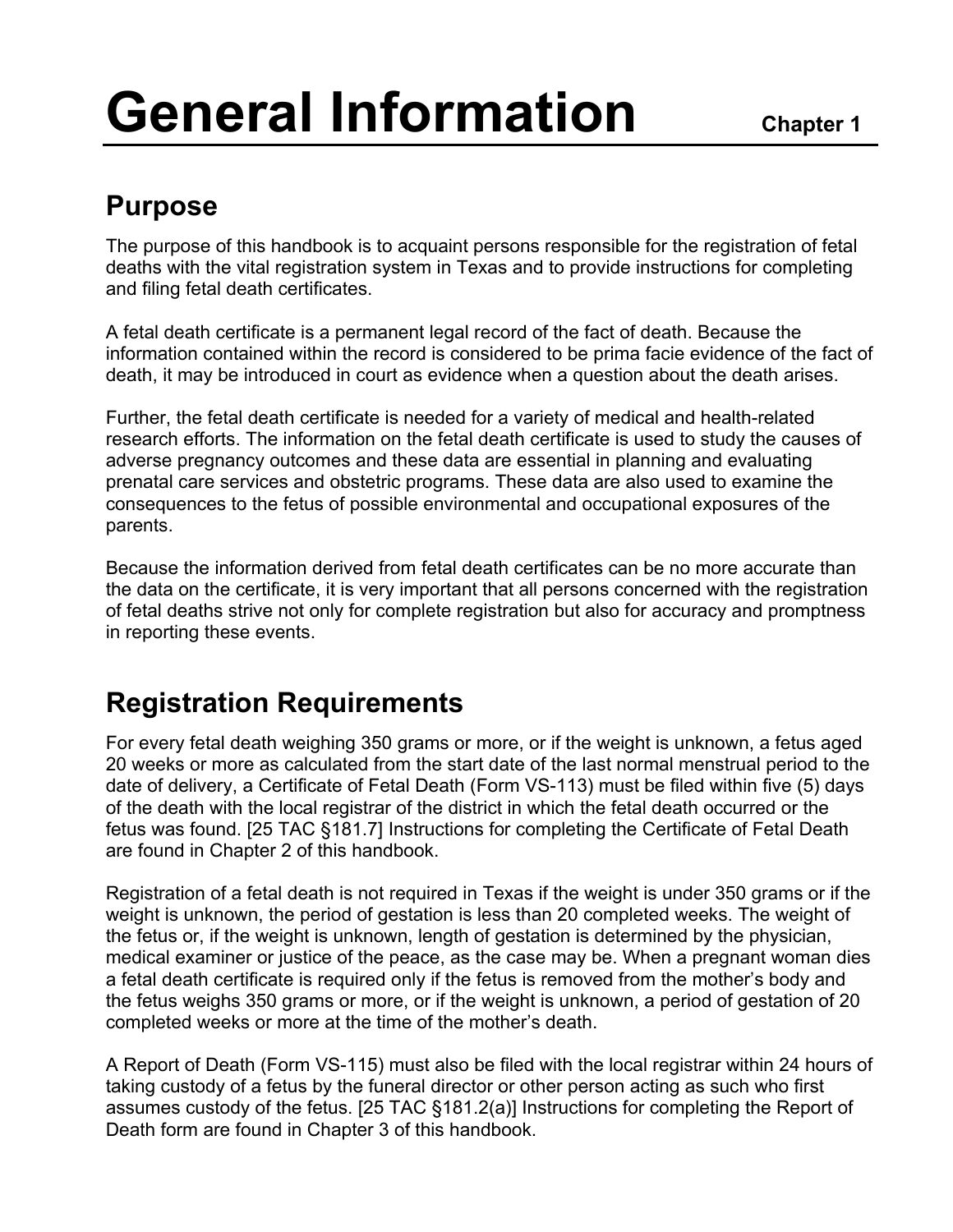#### **Fetal Death Vs. Infant Death**

In order to understand when to file a Certificate of Fetal Death, it is important to recognize the difference between a fetal death, a live birth, and an infant death. A fetal death is a death that occurred before labor or during labor or delivery. An infant death is a death that occurred after delivery, up to one year of age.

A Certificate of Fetal Death is filed when a delivery weighing 350 grams or more, or if the weight is unknown, a fetus aged 20 weeks or more as calculated from the start date of the last normal menstrual period to the date of delivery results in a fetus that shows no evidence of life. The fetal death is indicated by the fact that after complete expulsion or extraction from the mother, the fetus does not breathe or show any other evidence of life, such as beating of the heart, pulsation of the umbilical cord, or definite movement of voluntary muscles, regardless of whether the umbilical cord has been cut or the placenta is attached. [25 TAC §181.1 (11)]

If there are any signs of life after delivery (breathing, beating of the heart, pulsation of the umbilical cord, or definite movement of voluntary muscles), whether or not the umbilical cord has been cut or the placenta is attached, this event is a live birth. [25 TAC §181.1(18)] A Certificate of Birth must be filed, even if the infant lives for only a very short period of time, regardless of the weight or length of gestation or the infant's chances of survival. If the infant dies after delivery, a standard death certificate must also be filed.

#### **Fetus or Infant Found Dead**

When an abandoned infant or fetus is found dead, a question may arise as to whether the event should be registered as a fetal death, or as a live birth followed by an infant death. The case must be referred to the medical examiner or justice of the peace for investigation and certification because the body was found abandoned. If the medical examiner or justice of the peace believes that the infant died prior to delivery, and the weight of the fetus is at least 350 grams or more, then the death must be registered using the Certificate of Fetal Death.

If the medical examiner or justice of the peace believes that the infant lived after delivery, even if only for a short time, then the death should be registered using the standard Certificate of Death, regardless of the weight. The medical examiner or justice of the peace must also ensure that the birth of the infant is registered using the Certificate of Birth. The fetal death certificate or death certificate must be filed with the local registrar in the registration district in which the fetus or infant was found.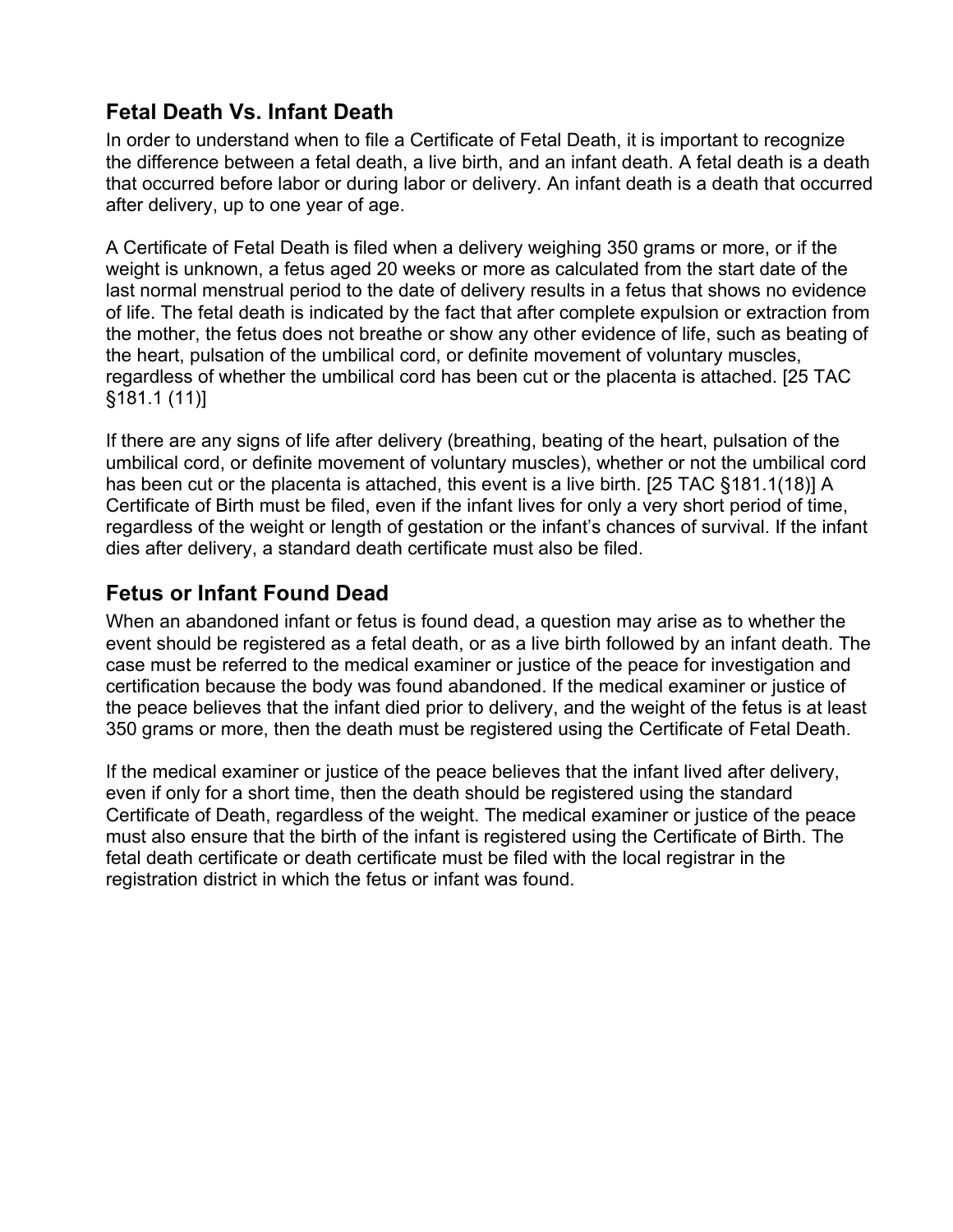#### **Who Must File a Fetal Death Certificate**

The fetal death certificate must be filed by the person in charge of interment or disposition of the body, or by the person in charge of removal of the body from the registration district for disposition. [HSC §193.002] If arrangements for disposition of the fetus are made through a funeral home, the funeral director should complete the fetal death certificate, with input from the institution where the delivery occurred and the attending physician. If the fetus has been surrendered to the hospital or birthing center for disposition, the institution is solely responsible for completing and filing the Certificate of Fetal Death.

The person responsible for filing the fetal death certificate must obtain the required information from the person or source best qualified to provide the information. Fetal death registration therefore requires the cooperative efforts of the funeral director or other person accepting responsibility for disposition of the fetus; the physician who provided care for the mother; the facility in which the delivery occurred; and the certifier of the cause of fetal death, who may be the physician who attended the delivery, or the medical examiner or justice of the peace, according to the circumstances of the fetal death.

Generally, the physician who attended the delivery completes the cause of fetal death. The medical examiner or justice of the peace must determine the cause of fetal death if:

- the fetus was found abandoned and the cause and circumstances of the death are unknown;
- the fetal death is believed to have been due to an accident, suicide, or homicide;
- the fetal death occurred in prison or in jail;
- the fetal death occurred without having been attended by a physician;
- the physician is unable or unwilling to certify the cause of fetal death; or
- the circumstances of the fetal death are otherwise properly referable for inquest [HSC §193.005, CCP Art. 49.04, CCP Art. 49.25 Sec.6].

A midwife or certified nurse-widwife may be listed as an attendant on the fetal death certificate; however they may **not** be listed as the certifier. Only a physician, medical examiner, or justice of the peace may be listed as the certifier on a fetal death certificate. In some cases the county judge may certify the delivery and when the justice of the peace is not available to conduct an inquest. The county judge should be notified only in cases that require an inquest. [CCP Art. 49.07(C)]

#### **Certificate of Birth Resulting in Still Birth**

If a fetal death certificate is to be filed, the person required to file the fetal death certificate must advise the parent(s) that they may, but are not required to, request the preparation of a Certificate of Birth Resulting in Stillbirth. This commemorative certificate may be obtained by contacting the State Vital Statistics Unit. The person required to file the fetal death certificate will advise the parent(s) of how to obtain this certificate [HSC §192.0022]. To request a commemorative certificate, the parent(s) should complete an Application for Certificate of Birth Resulting in Stillbirth (Form VS-301).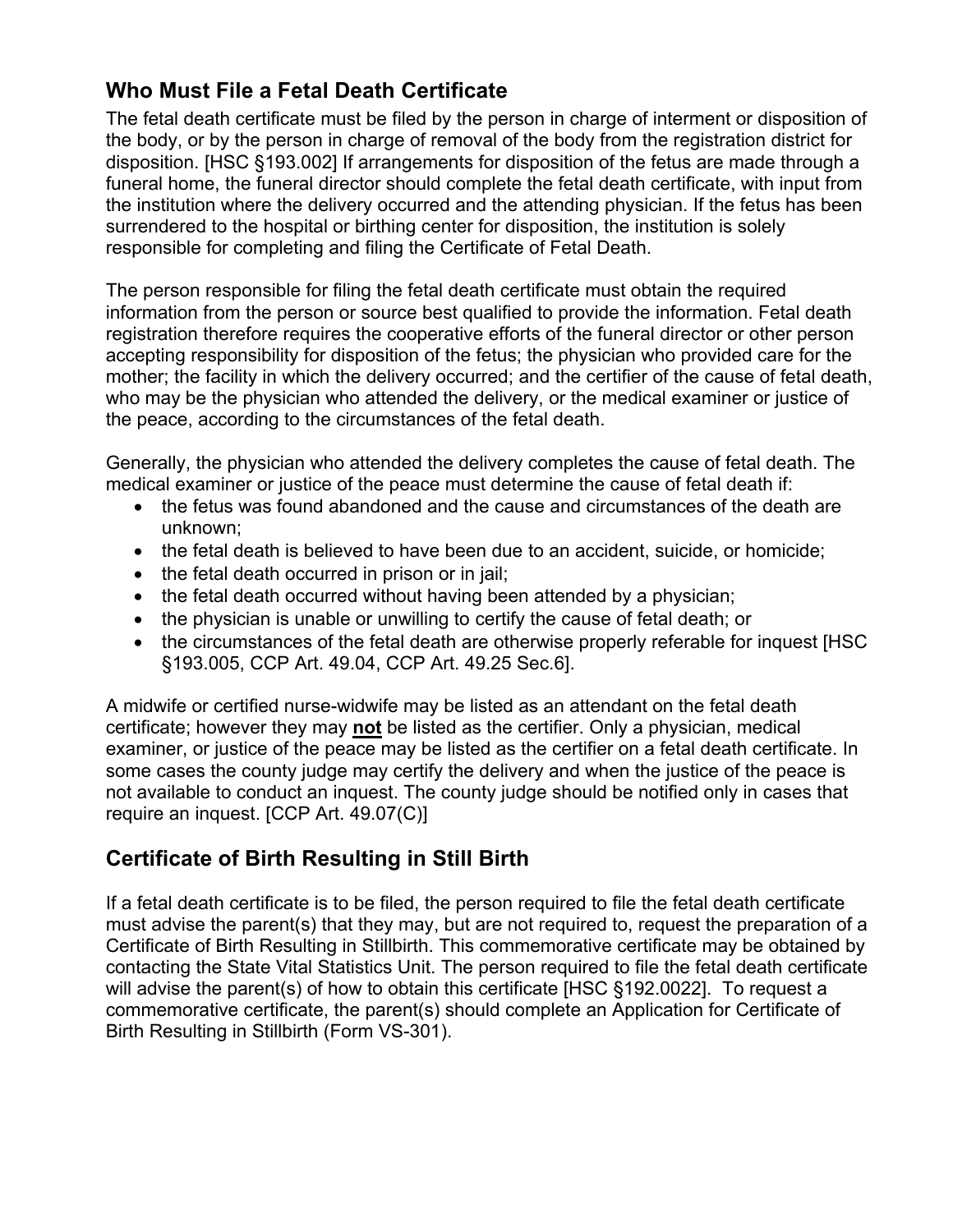## **Duties of the Funeral Director or Other Person Accepting Responsibility for Disposition of the Fetus**

Duties of the person accepting responsibility for disposition of the fetus include:

- File a Report of Death with the local registrar within 24 hours of taking custody of the fetus.
- Complete, or have completed, all items on the fetal death certificate, obtaining the required information from the person best qualified to furnish the information.
- Give the parent(s) the information on the Certificate of Birth Resulting in Stillbirth.
- Notify the medical examiner or coroner for investigation and cause of death certification, if any of the following circumstances exist [HSC §193.005, CCP Art. 49.04, CCP Art. 49.25 Sec.6]:
	- 1. the fetus was found abandoned and the cause and circumstances of the death are unknown,
	- 2. the fetal death is believed to have been due to an accident, suicide, or homicide,
	- 3. the fetal death occurred in prison or in jail,
	- 4. the fetal death occurred without having been attended by a physician,
	- 5. the physician is unable or unwilling to certify the cause of fetal death, or
	- 6. the circumstances of the fetal death are otherwise properly referable for inquest
- Cooperate with pathologists in cases involving autopsies.
- Secure the signature and the cause of fetal death information from the physician who attended the delivery, or the medical examiner or the coroner, as appropriate based upon the circumstances of the fetal death.
- Review the certificate for completeness and accuracy.
- File the fetal death certificate with the local registrar within five (5) days of death.
- Obtain and use all necessary permits and other forms associated with the fetal death registration process (e.g., Burial-Transit Permit, Disinterment Permit).
- Cooperate with the State Vital Statistics Office and local registrars concerning queries on certificate entries.
- Call on the local registrar or the State Vital Statistics Office for advice and assistance when necessary.

### **Responsibilities of The Hospital or Other Delivering Institution**

If the fetus has been surrendered to the hospital for disposition, without the assistance of a funeral director, the delivering institution is solely responsible for completing the items on the fetal death certificate and filing the certificate with the local registrar within five (5) days of the fetal death. The facility will be responsible for all actions listed above in the section entitled "Duties of the funeral director or other person accepting responsibility for disposition of the fetus".

If arrangements for disposition of the fetus are being made through a funeral director, the principal responsibility of the delivering institution is to promptly provide health-related information for the fetal death certificate, as needed, to the medical certifier to be able to